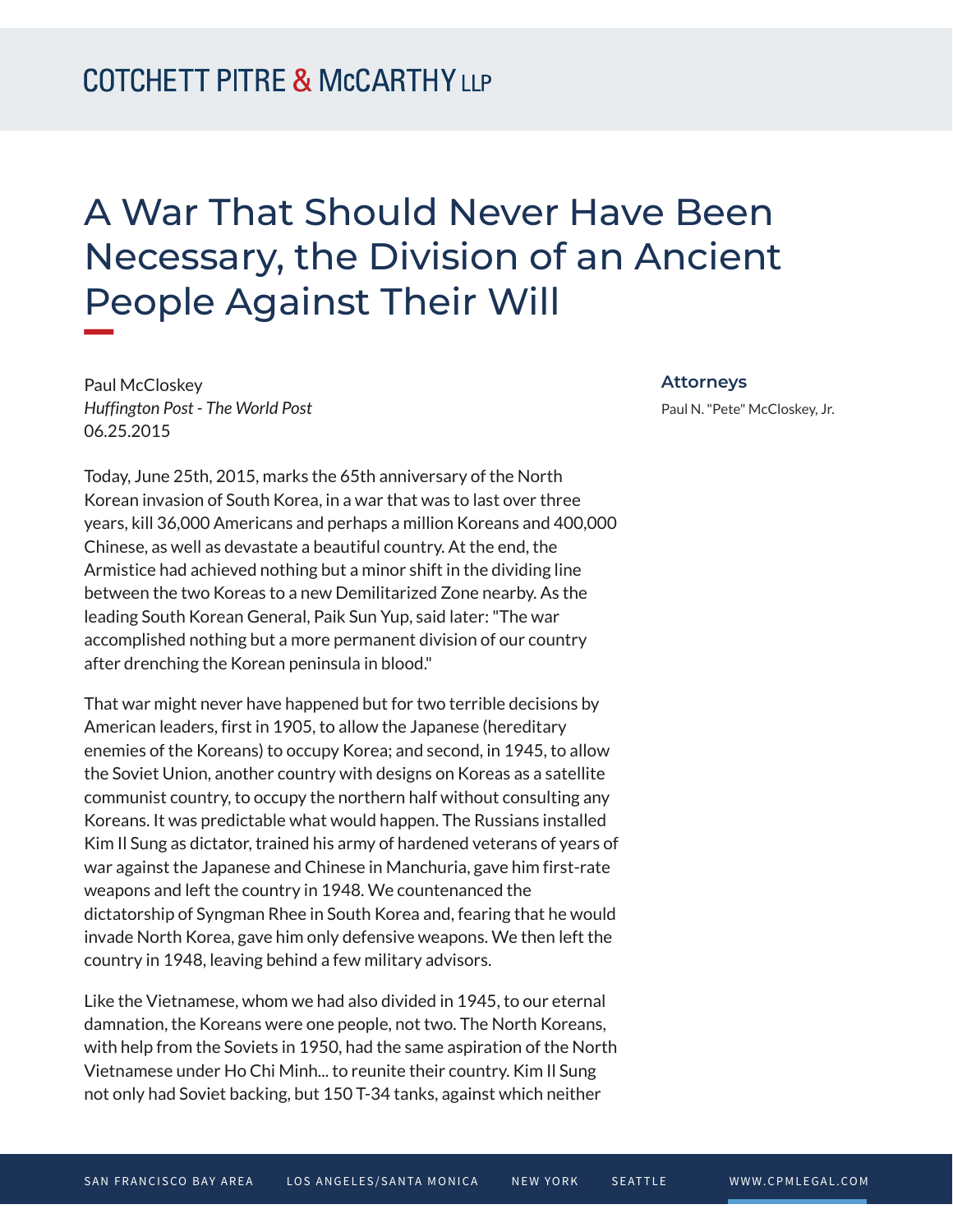A WAR THAT SHOULD NEVER HAVE BEEN NECESSARY, THE DIVISION OF AN ANCIENT PEOPLE AGAINST THEIR WILL

the South Koreans nor the first three U.S. Divisions to arrive in Korea had the means of stopping. There is no question but that Kim Il Sung would have taken all of South Korea in a few weeks had not Harry Truman got an immediate Resolution from the UN Security Council, condemning the invasion and asking all UN members to go to South Korea's assistance. Some three U.S. divisions and a Marine Brigade were in Korea by August 1st, defending a shrinking Pusan Perimeter. U.S. naval and airpower were pounding the lengthening North Korean supply lines. It was a close thing.

General MacArthur, now commanding the armed forces of 16 nations as well as the shattered South Korean army, then won a smashing victory, landing the Marines at Inchon and taking Seoul in two weeks, reinstating Syngman Rhee.

But then came another great decision, reminiscent of the terrible betrayals of the Koreans in 1905 and 1945. With little knowledge of the new China under Mao Tse Tung, ignoring Mao's warning, Truman and MacArthur elected to send U.S. troops across the 38th Parallel and on to the Yalu, Korea's historic border with China. Hundreds of thousands of Chinese crossed the Yalu at night, hid in the forests and villages of North Korea during the days, and in November, administered a shocking defeat to both Marines and UN forces, driving them south well into central South Korea.

The war would last until July 27, 1953, ensuring the continuing division of the Korean peoples. We would extend our nuclear shield to protect South Korea's burgeoning economy. North Korea would endure an ever-closed-in-society and now possesses between four and ten nuclear weapons.

The Korean civilization is centuries older than ours. The size and shape of the Korean peninsula is much like that of California: 900 miles from north to south, but not as wide. It is divided by the same 38th Parallel that passes through Marin County. Its mountains and countryside are fully as beautiful as the Sierra Nevada and the remaining rural countryside of Northern California. Seoul is larger than any California city save the greater Los Angeles area. Its towering skyscrapers and apartments are within easy artillery range of the North Korean forces across the DMZ.

I was lucky, as a 23-year-old Marine, to survive some close combat in Korea, and luckier still to get to Pyongyang in 2014 and meet with a North Korean Lieutenant General who had been a 17-year-old machine gunner in the same mountains where he had been wounded three times and me twice. We talked of what we had seen and done, realized that we may well have shot at each other 63 years earlier, embraced and saluted each other and agreed that we hoped our grandchildren would never have to fight a war. It was a wonderful healing for me, and I hope it gave him the thought that not all Americans hated all North Koreans.